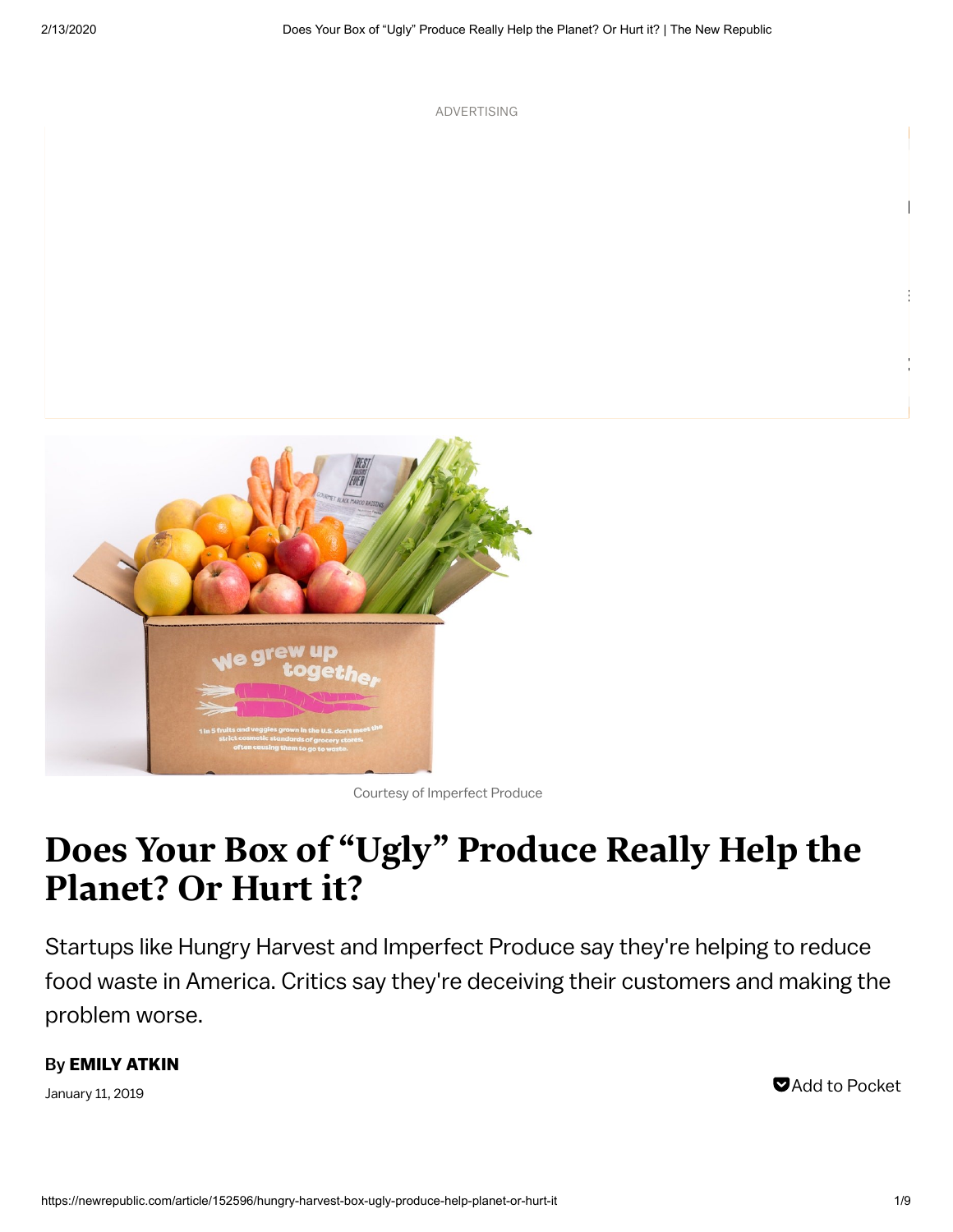"I'm an environmental journalist, not an environmentalist." I've said this countless times over the course of my career, usually to make a distinction between myself and the people I write about. But last year, while reporting on a growing number of climate crises, I realized I could no longer pretend that I was just a journalist. I am an environmentalist, in the sense that I believe humans should modify their behavior for the benefit of the planet. I just hadn't acted much on that belief —until now.

I started eating mostly vegetarian. I bought a metal straw. And, most importantly, I changed how I got my fruits and vegetables.

The latter was most important to me. I wanted to do my part in the fight against food waste. Every year in America, between 30 to 40 percent of food available for consumption goes uneaten. The majority of that is thrown away at home and at restaurants, but anywhere from 11 to 16 percent—about 20 billion pounds—comes from farms that can't find buyers for their products. Some research suggests about half of all produce grown in the country goes to waste. It's an economic, environmental, and moral offense.

I considered enrolling in a community-supported agriculture program, or CSA, where members pre-pay for a share in a local farm. But then I learned about Hungry Harvest, a company that buys up excess or "ugly" produce from growers and wholesalers around the country and sells it to consumers for less than supermarket price.

According to the company's website, Hungry Harvest "rescues at least 10 pounds of fruits and veggies from going to waste." In a world where individual action can feel pointless, this felt tangible. If I received a Hungry Harvest box every other week, I reasoned, I'd be saving 260 pounds of fruits and vegetables from being wasted every year. And even if I wound up throwing away half of my box, it would still be a net environmental benefit because the produce would have been thrown away otherwise—or so I thought.

I felt a twinge of pride when, every other Sunday morning, an orange-and-brown cardboard box showed up in the mailroom of my apartment building. I would bring it upstairs and marvel at its contents: tiny avocados, bruised pears, hilariously oversized eggplants. I'd arrange the strange produce in bowls on my dining room table.

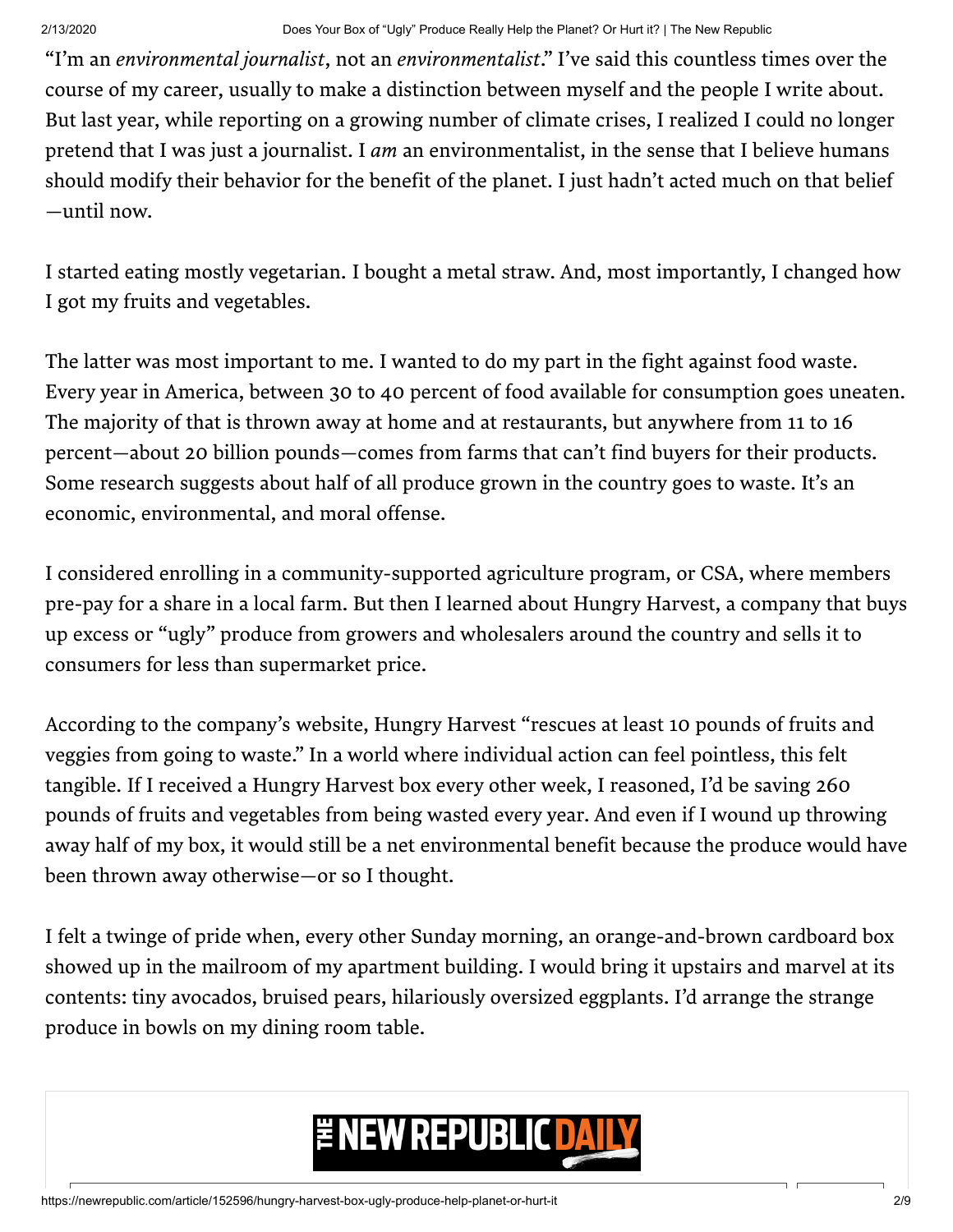Your email states of the state of the state of the state of the state of the Sign Up state of the Sign Up state of the Sign Up state of the Sign Up state of the Sign Up state of the Sign Up state of the Sign Up state of th

After a few months, I started noticing orange-and-brown cardboard boxes everywhere. They were piling up in my mailroom and appearing on my neighbors' doorsteps. Hungry Harvest ads started appearing in my Instagram and Facebook feeds, and ads for a competing food waste delivery company, Imperfect Produce, even popped up while I was swiping on Tinder.

The "ugly produce" movement had been monetized, and it was becoming a big business. On balance, that seemed like a positive development. If companies could find a way to profit from unwanted food, maybe there was an economically sustainable solution to this crisis. But after looking deeper into these companies, I now question the entire concept of "rescuing" excess produce for profit. I even wonder whether the planet would be better off if I threw the next orange-and-brown box in the trash.

#### Food waste doesn't make many headlines, but it's one of the

biggest environmental problems in the United States. Every year, 30 million acres of cropland, 4.2 trillion gallons of water, and nearly two billion pounds of fertilizer are used to grow food that's never eaten, according to a recent study. The latter is particularly concerning since nitrogen-based fertilizer is a major cause of water contamination and a significant emitter of greenhouse gases.

In fact, reducing food waste is "one of the most important things we can do to reverse global warming," according to Chad Frischmann, policy director of the climate solutions group Project Drawdown. In an op-ed for *The Washington Post*, Frischmann wrote that reducing food waste will ultimately require American consumers to "embrace 'ugly food'—fruits and vegetables that are blemished and not perfectly shaped but are perfectly delicious and nutritious."

More consumers are doing just that. Founded in 2014, Hungry Harvest was propelled by a \$100,000 investment through the popular TV series Shark Tank. It now delivers boxes in six cities on the East Coast, and CEO Evan Lutz says he plans to expand the business "to 30 more cities over the next four years." Imperfect Produce—founded in 2015 by one of Lutz's original business partners, Ben Simon—serves 10 West Coast cities, as well as Baltimore and Washington, D.C. Simon envisions Imperfect delivering in "all major metropolitan centers on the East Coast by the end of 2020." NBA superstar Kevin Durant recently announced an investment in the company.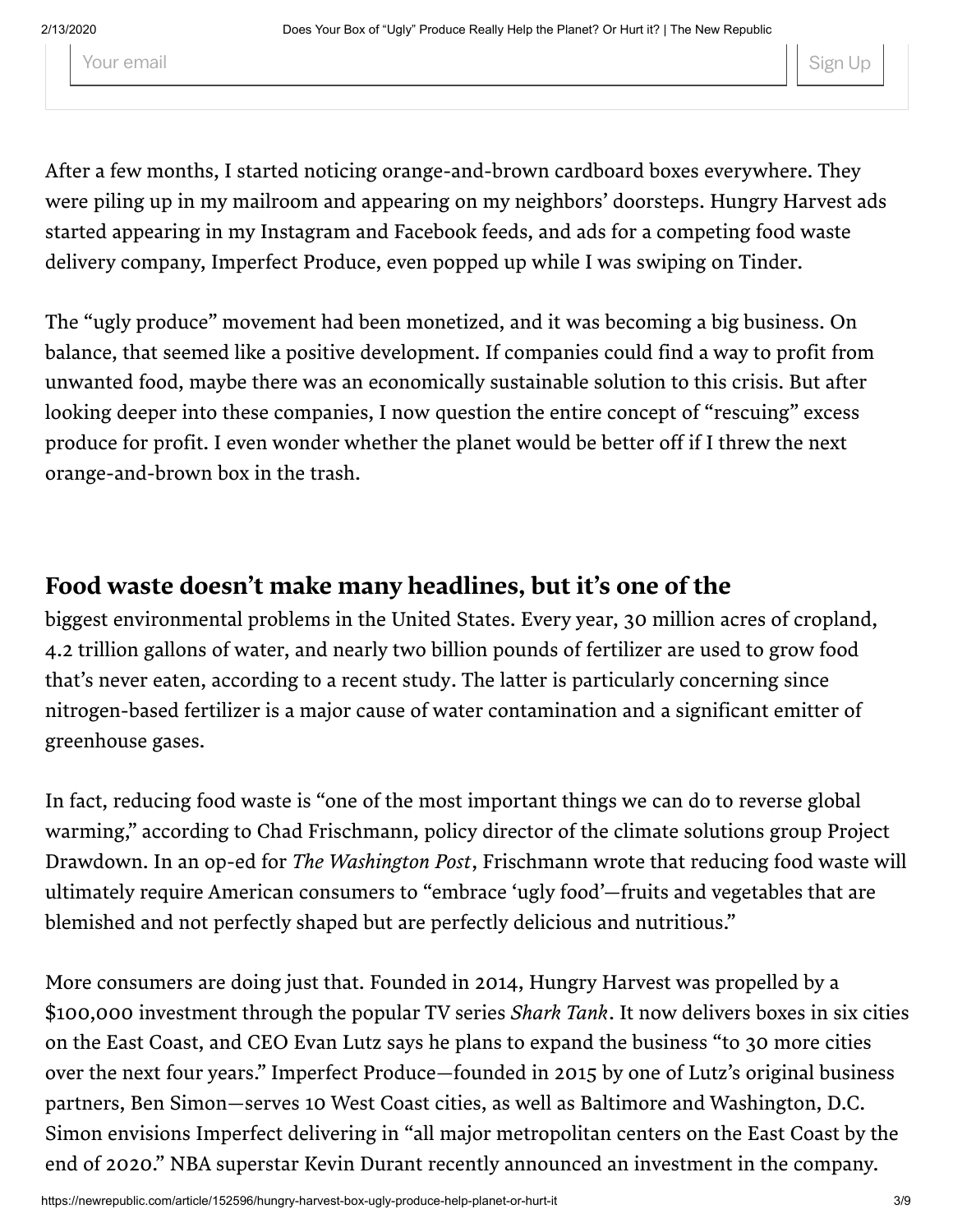As these delivery services have grown, though, so have their critics. In an op- ed last year for The New Food Economy, the heads of two food-justice nonprofits in Oakland wrote that Imperfect Produce

# "The stuff in these boxes is not ending up in a landfill."

"reflects a very troubling trend ... that commodifies and gentrifies food waste." The company, they argued, is not in the business of food waste so much food surplus: It buys excess products that farmers can't sell to supermarkets, but could sell to restaurants, canned and processed food companies, or, as a last resort, donate to food banks. "The stuff in these boxes is not ending up in a landfill," co-author Max Cadji, the founder of Phat Beets Produce, told me. "They're just tapping into the same marketplace as the guys who make shredded carrots."

If the vegetables inside these boxes were never destined for the landfill, then the growth of uglyproduce companies threatens to make the food waste problem worse, according to co-author Eric Holt-Gimenez, the executive director of Food First. The companies, while well-intentioned, are now competing with the other players in the surplus market, incentivizing farmers to overproduce to meet that demand. "The reason we have so much waste in the first place is because of overproduction," Holt-Gimenez said. "This is a way to capitalize on overproduction and increase the flow of waste."

The solution to food waste, then, is not to normalize and monetize ugly produce. It's to create a system where excess food isn't produced in the first place. How can venture capital-backed companies contribute to that goal when they profit from industrial agriculture's overproduction? Wouldn't the growth of these companies, in fact, make the problem worse by providing yet more reason to overproduce?

I put these questions to the founders of Hungry Harvest and Imperfect Produce.

#### "Honestly, the criticisms are a bit surprising, " Ben Simon said in a 90-

minute phone interview last week. Some people might not trust a for-profit, venture capital– backed company to act with the planet's best intentions in mind, he said, but they should trust the results: In the last three years, Imperfect Produce claims to have saved 30 million pounds of food and 900 million gallons of water from being wasted.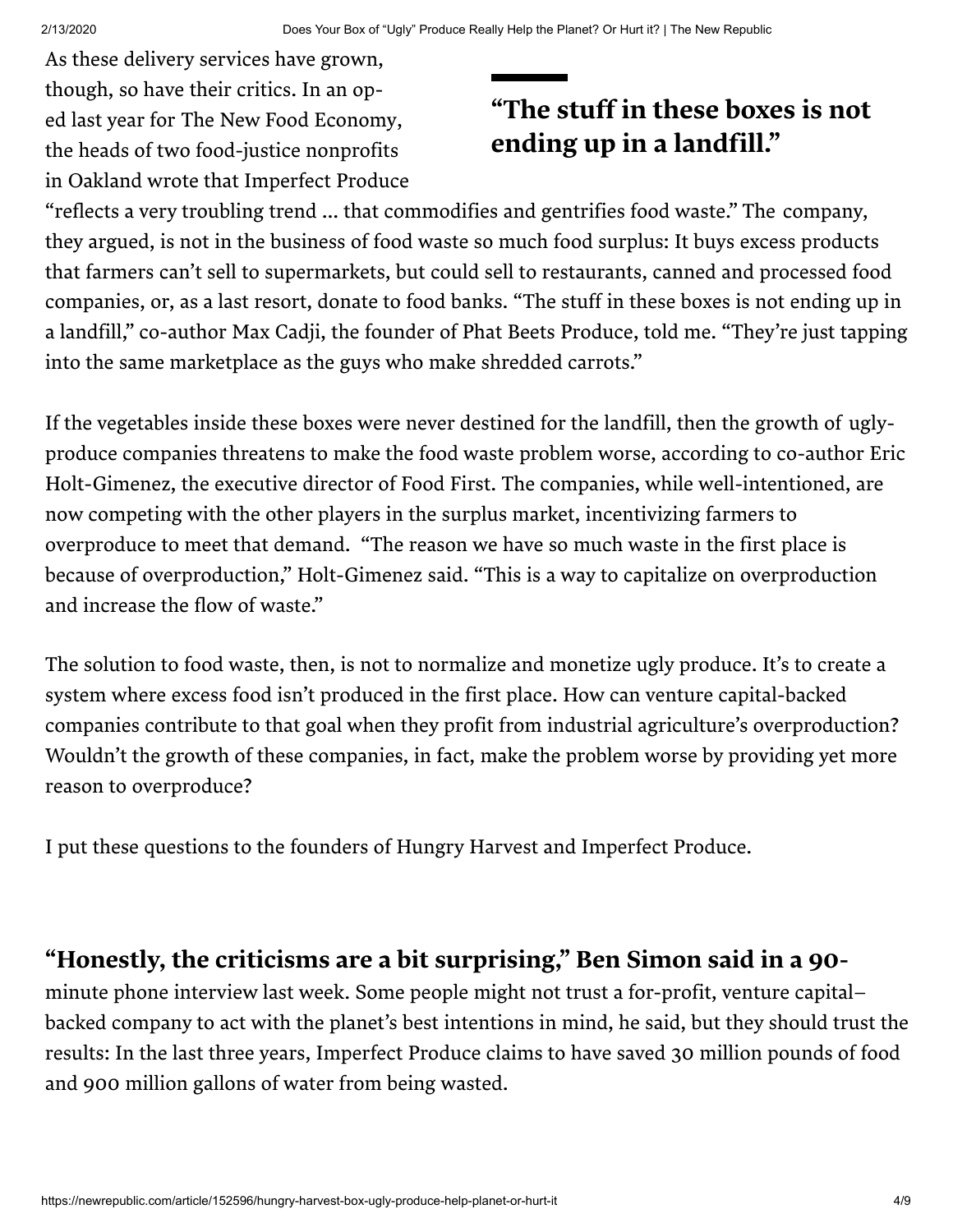Simon thinks [Holt-Gimenez](http://blog.imperfectproduce.com/blog-1/2018/10/12/lets-talk-about-food-waste-and-hunger) and Cadji are ignoring these positive results, and pointed me to a blog post where he responded to his critics. "We are saving good produce from rotting on fields, paying hard working farmers a fair price for it, and helping middle and working class people save money on healthy produce," he wrote. "To me, calling that 'commodifying food waste' is a gross misrepresentation of the heart of this problem, which is good food not getting eaten, and a negligent dismissal of the climate implications if we don't do something about it."

Simon did concede to two points: that Imperfect Produce sources from large-scale industrial producers, like Dole, and that not all of their fruits and vegetables are destined for the landfill. "We've been transparent from the beginning that a small portion of the produce we buy may have had a previous market, and may not have been wasted," he said, adding that nonwasted food only accounts for about 5 to 10 percent of their products. "It's really a minority of it."

Lutz, of Hungry Harvest, said the company also sources from agribusiness, but only sparingly. "I don't have the exact figure for how much comes from Big Ag, however we define that," he said. "I can tell you it's not a lot." The average farm the company buys from is under 500 acres, he said, and he insisted that all of the fruits and vegetables in Hungry Harvest boxes would have gone to waste, either by getting thrown out, composted, or left in the field.

But how does Lutz know that? How can Hungry Harvest promise that a farmer wasn't going to sell her bruised cucumbers to a different surplus company, or donate it to a food bank? "It's based on trust between us and the supplier," he said.

Lutz put me in touch with one of those suppliers: Andrew Rose, whose family founded North Carolina's New Sprout Organic Farms in 2011. Before Hungry Harvest approached the medium-size

# "A lot of times our stuff would get left in the field."

company in 2016, Rose said, "a lot of times our stuff would get left in the field." Now, Hungry Harvest has created a market for that surplus—as well as produce that gets rejected by supermarket buyers. For example, Rose said, he recently sent 300 pounds of watermelon radishes to a big grocery store, only to have it sent back because of decay that happened in-transit. "The first thing we did was call Hungry Harvest," Rose said. "The timing was crazy, but we wound up getting 50 cents on the dollar on it, where we wouldn't have gotten anything on it."

But Rose also made a surprising acknowledgement: Not all of the food New Sprout Farms sells to Hungry Harvest was going to waste before the service came along. In most cases, Rose said, "We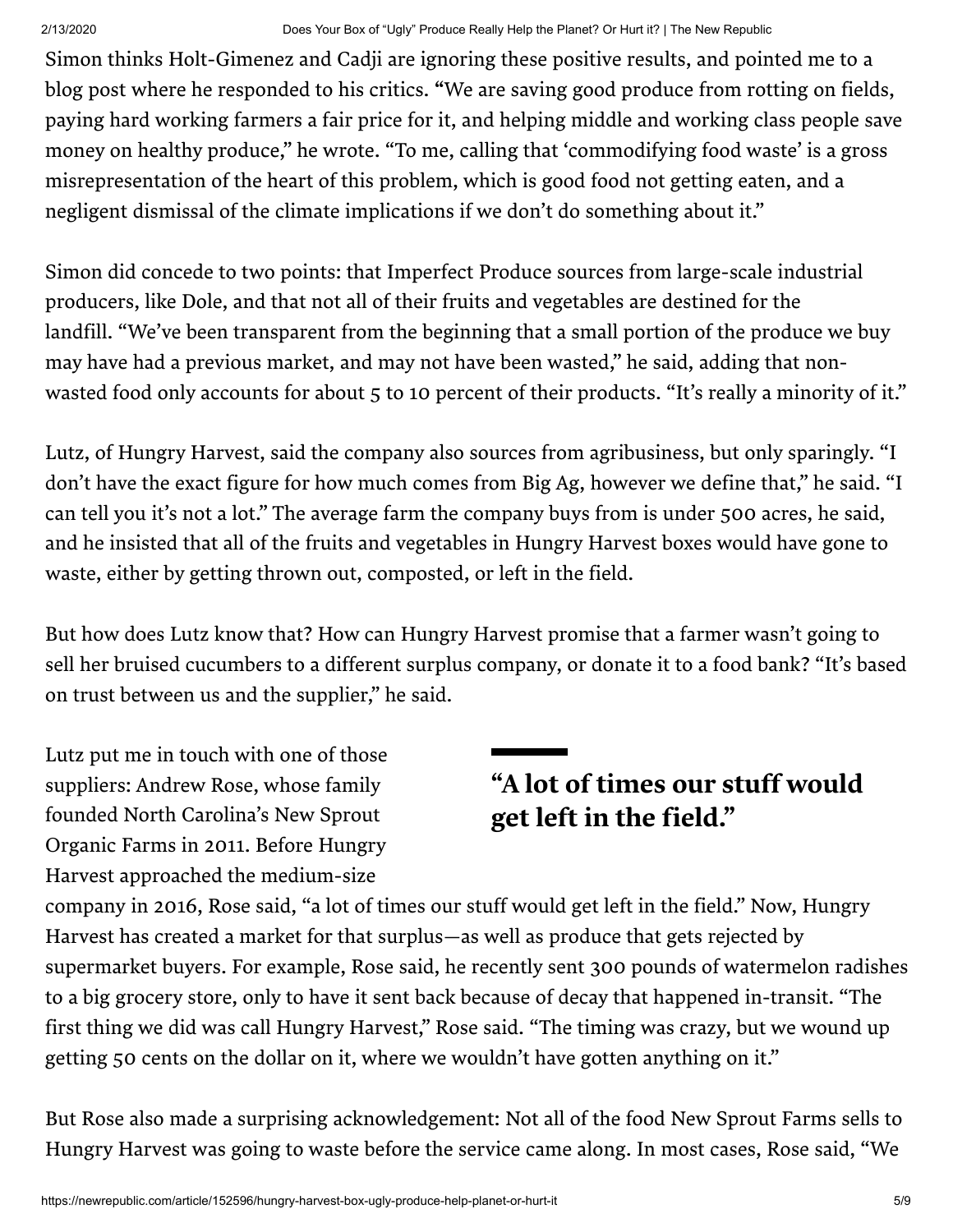donated it to food banks." New Sprout even received an award from one local food bank in 2012 for donating 85,000 pounds of produce, he said. "We still donate a lot to food banks—quite a lot," Rose said. (Manna Food Bank, which gave the award, confirmed they still receive donations from New Sprout). The big difference is that now, "Hungry Harvest allows us to offset some of our costs."

Lutz says this offsetting of farmers' costs is what's important. "I define the [food waste] problem not as overproduction, but as misallocation," he said. "We've got 20 billion pounds of food that go to waste on farms every year, and 41 million Americans who are hungry. That's a vast misallocation of resources. There should be a way that we can get those people food while helping farmers make money off of it." Lutz says Hungry Harvest has paved that way. "We buy that surplus food from farms that they wouldn't be selling otherwise, sell it to customers, and using those funds, we subsidize donations [to food banks]."

This is a compelling argument that ugly-produce companies helps farmers. It does not, however, address the environmental argument: that such companies are incentivizing large-scale agribusiness to continue overproducing. Lutz and Simon could quell these concerns by disclosing all the farms and wholesalers they use, making it possible to fact-check their claims. But neither company will disclose that information.

"We've explored being transparent about the farms, but some of our farms don't want to be broadcast for whatever reason," Lutz said. Simon, meanwhile, claimed producers don't want their brands to be associated with misshapen goods, adding that it's not particularly business-savvy to disclose one's suppliers. "Competitors would love to know all of our growers," he said. "We need to be competitive as a business."

### Companies like Hungry Harvest and Imperfect Produce portray

themselves as disrupters of a broken food system, but critics say they may actually be disrupting something else: CSAs.

Community-supported agriculture programs are, in a way, the original ugly-produce companies. Customers pay for a share in their local farm, usually before the farmer plants anything. The farmer then knows exactly how much to plant. The customer assumes some of the risk—it's possible that they won't receive abundant or beautiful produce, depending on the year—while the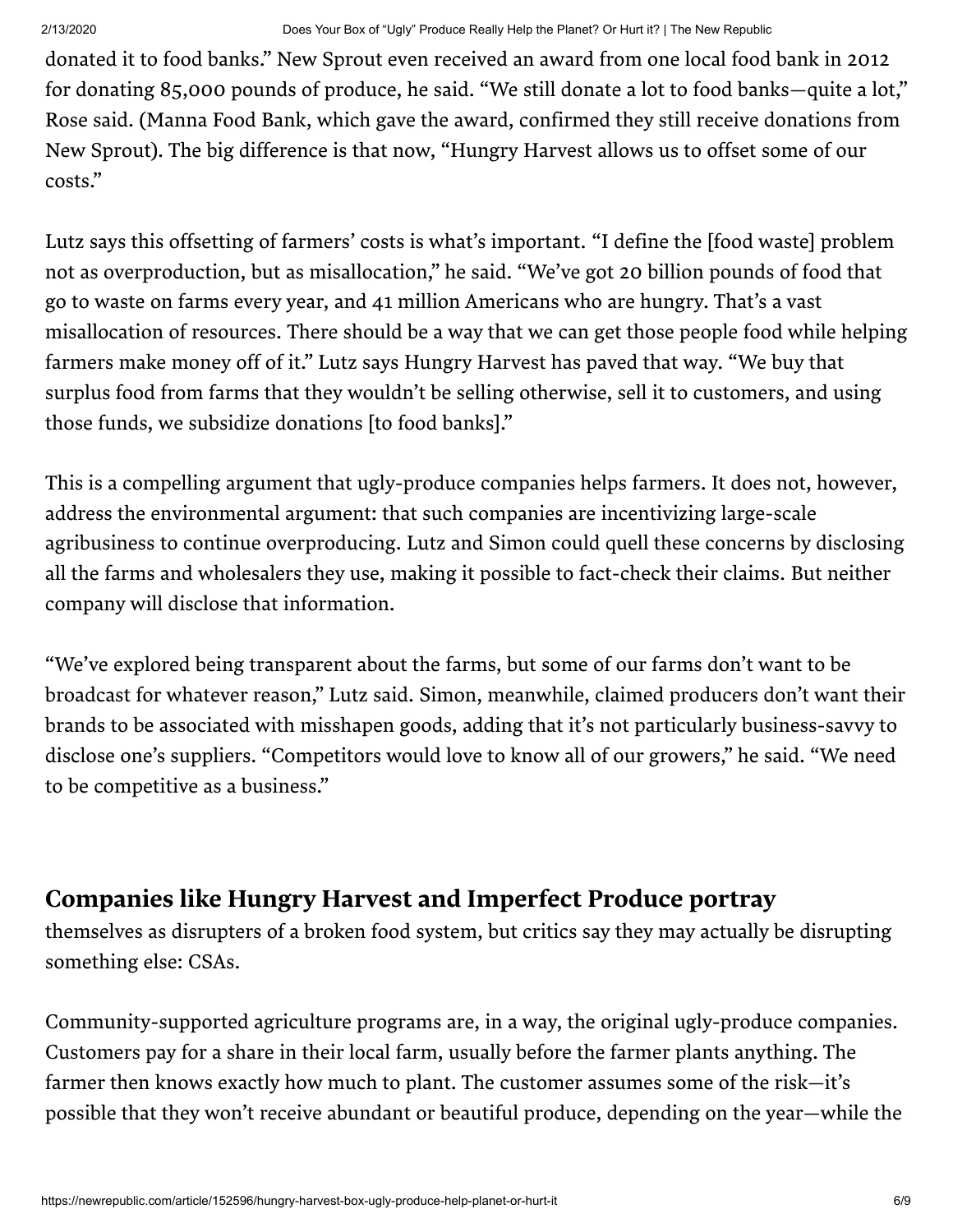farmer is financially protected if she suffers a bad harvest. And, of course, it keeps food waste to a minimum.

In his New Food Economy op-ed, published last August, Cadji claimed that his organization's CSA had seen a 30 percent drop in customers since Imperfect Produce came to Oakland. When we spoke in December, he said the loss was "probably closer to 50 or 60 percent." He can't prove the decline is because people decided to switch to Imperfect Produce. But CSAs in other cities where Imperfect is thriving are reporting similar wariness to what they see as a fierce market competitor.

Cadji also believes Imperfect Produce is doing "sneaky little things to undercut CSAs"—like, for example, advertising itself as a "CSA Style Box." He said this is misleading, and has the potential to lure away potential CSA customers who believe they're signing up for something similar. Simon, for his part, defended the characterization. Like CSAs, he said, "We eliminate a step between the grower and households."

Still, Simon said he doesn't see CSAs as Imperfect Produce's main competitor.\* Lutz says the same about Hungry Harvest, and even offered proof: a survey the company took of its customer base in August, which found that only 1 in 10 had ever used a food delivery service before. "So I don't think our customers are switching from CSAs to us," he said.

But how many customers, like me, had signed up because they were searching for a way to solve the environmental epidemic of food waste, and chose Hungry Harvest over a local CSA?

"I don't have a ton of data on that choice," Lutz said.

## In the weeks following their New Food Economy op-ed, Cadji and Holt-

Gimenez said, they received a lot of support for their critiques. "People had never thought about what it meant to tackle the systemic problem of food waste before," Holt-Gimenez said. At the same time, he added, "A lot of people accused us of having a case of sour grapes. Like, why can't you just be happy with their success? Why do you have to try and ruin something good?"

These are legitimate questions, because companies like Hungry Harvest and Imperfect Produce are doing tangible good. They're giving organic family farms like New Sprout Organic increased financial security. They're using their proceeds to fight hunger and provide well-paying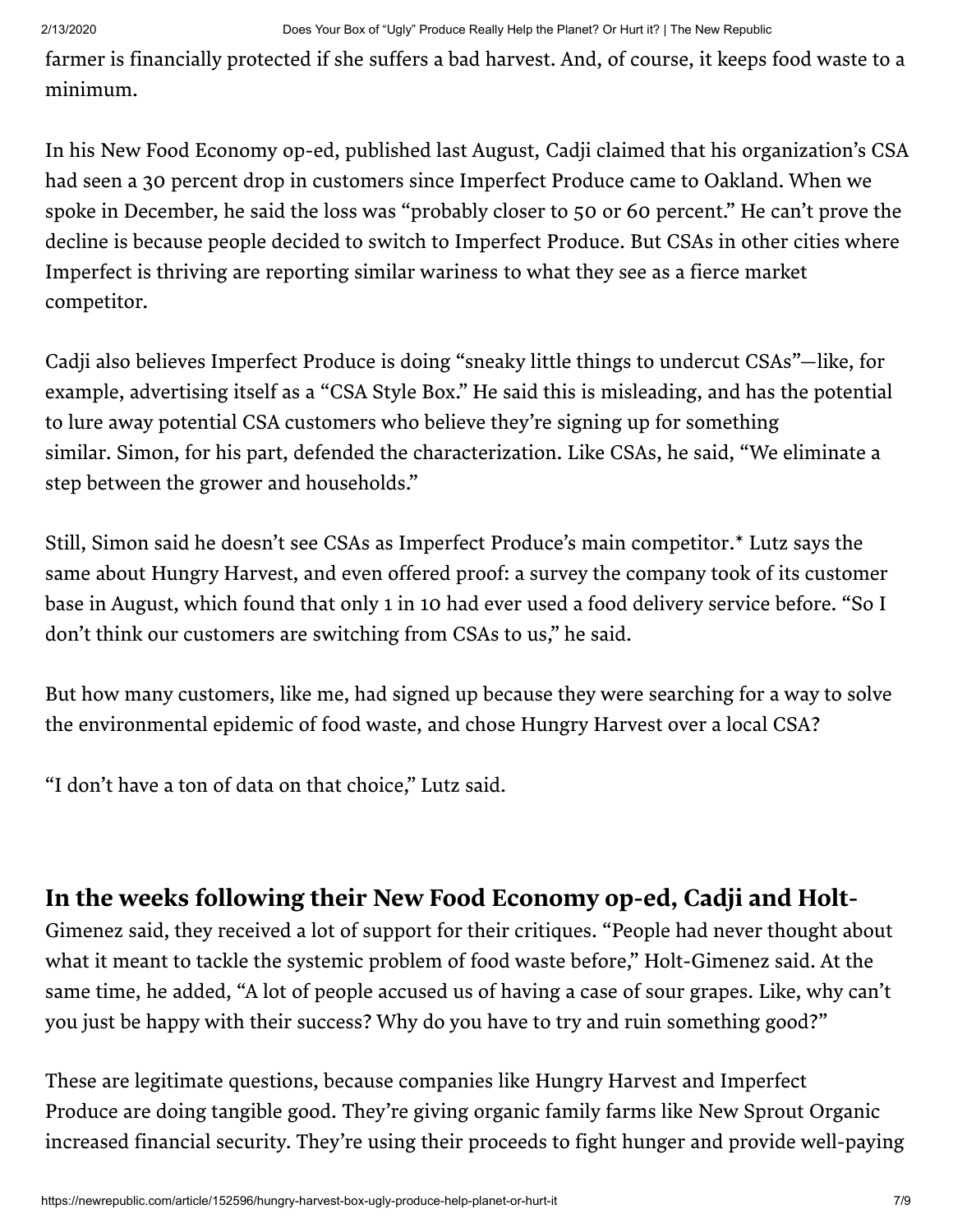jobs. They're challenging grocery stores' silly aesthetic standards. They've prevented millions of pounds of food from going to waste.

But what if all of these benefits make it harder to achieve an even greater good? Is it worth saving ten million pounds of fruit and vegetables a year if doing so perpetuates their systemic overproduction?

I don't believe the founders of Imperfect Produce and Hungry Harvest are cravenly exploiting their customers' do-goodism for financial gain. They seem genuine about wanting to solve one of our most complex environmental problems. But Cadji and Holt-Gimenez's criticism is valid and necessary. Humanity only has about a decade to take the necessary steps to avoid a climate catastrophe. We need radical, not incremental, solutions—and that includes a complete overhaul of the food system.

This, ultimately, is why I'm ditching my orange-and-brown box. I became a Hungry Harvest customer because I wanted to do my part to reduce food waste. But I can't be sure that I'm doing more good than harm. Am I preventing pounds of produce from going to waste, or propping up the very system that I'm trying to help fix? I won't be haunted by these questions when I get my first delivery from my local CSA.

\* This article has been updated to clarify Simon's view on CSAs.

Emily Atkin is a contributing editor to The New Republic and the author of the author of the author of the climate newsletter [Heated.](https://heated.world/about) [@emorwee](https://twitter.com/emorwee)